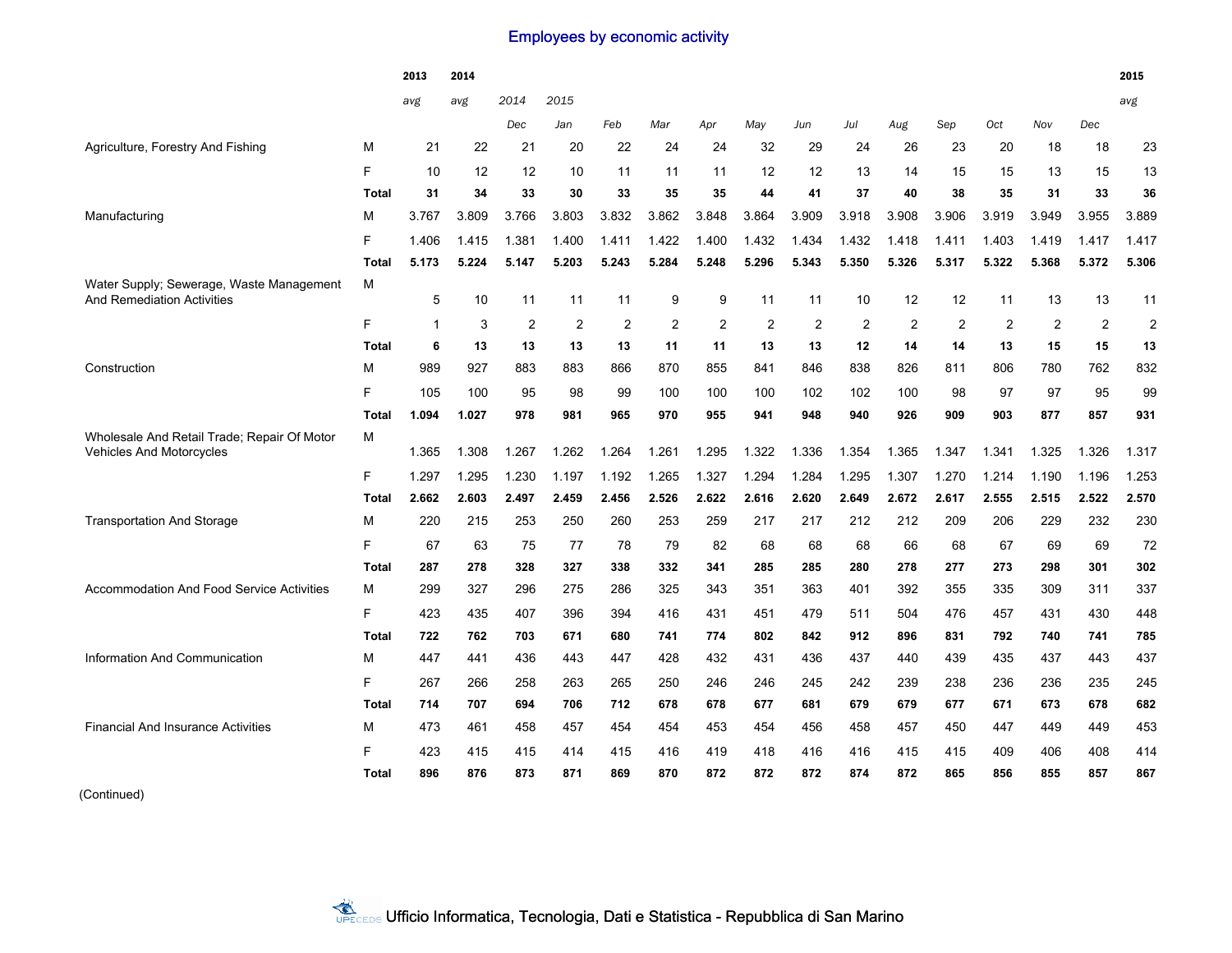## Employees by economic activity

|                                                                                                                  |              | 2013           | 2014           |                |            |                |                |                |            |            |                |                |            |            |            |            | 2015           |
|------------------------------------------------------------------------------------------------------------------|--------------|----------------|----------------|----------------|------------|----------------|----------------|----------------|------------|------------|----------------|----------------|------------|------------|------------|------------|----------------|
|                                                                                                                  |              | avg            | avg            | 2014           | 2015       |                |                |                |            |            |                |                |            |            |            |            | avg            |
|                                                                                                                  |              |                |                | Dec            | Jan        | Feb            | Mar            | Apr            | May        | Jun        | Jul            | Aug            | Sep        | Oct        | Nov        | Dec        |                |
| <b>Real Estate Activities</b>                                                                                    | М            | 28             | 29             | 39             | 35         | 34             | 27             | 27             | 24         | 25         | 25             | 26             | 27         | 28         | 28         | 28         | 28             |
|                                                                                                                  | F            | 41             | 39             | 43             | 37         | 37             | 35             | 36             | 37         | 40         | 42             | 42             | 39         | 39         | 39         | 39         | 39             |
|                                                                                                                  | <b>Total</b> | 69             | 68             | 82             | 72         | 71             | 62             | 63             | 61         | 65         | 67             | 68             | 66         | 67         | 67         | 67         | 67             |
| Professional, Scientific And Technical Activities                                                                | м            | 626            | 603            | 596            | 591        | 591            | 599            | 599            | 598        | 605        | 602            | 593            | 596        | 595        | 595        | 587        | 596            |
|                                                                                                                  | F            | 526            | 535            | 558            | 543        | 542            | 548            | 545            | 539        | 548        | 547            | 541            | 544        | 544        | 544        | 547        | 544            |
|                                                                                                                  | <b>Total</b> | 1.152          | 1.138          | 1.154          | 1.134      | 1.133          | 1.147          | 1.144          | 1.137      | 1.153      | 1.149          | 1.134          | 1.140      | 1.139      | 1.139      | 1.134      | 1.140          |
| Administrative And Support Service Activities                                                                    | М            | 181            | 164            | 170            | 174        | 169            | 194            | 196            | 192        | 196        | 197            | 190            | 198        | 199        | 195        | 193        | 191            |
|                                                                                                                  | F            | 383            | 367            | 360            | 359        | 359            | 377            | 387            | 374        | 377        | 383            | 386            | 392        | 397        | 398        | 400        | 382            |
|                                                                                                                  | <b>Total</b> | 564            | 531            | 530            | 533        | 528            | 571            | 583            | 566        | 573        | 580            | 576            | 590        | 596        | 593        | 593        | 573            |
| Public Administration And Defence; Compulsory<br>Social Security                                                 | м            | 5              | 5              | 5              | 5          | 5              | 5              | 5              | 5          | 5          | $\overline{5}$ | 5              | 5          | 5          | 5          | 5          | 5              |
|                                                                                                                  | F            | 3              | 3              | 3              | 3          | 3              | 3              | 3              | 3          | 3          | 3              | 3              | 3          | 3          | 3          | 3          | 3              |
|                                                                                                                  | Total        | 8              | 8              | 8              | 8          | 8              | 8              | 8              | 8          | 8          | 8              | 8              | 8          | 8          | 8          | 8          | 8              |
| Education                                                                                                        | М            | 26             | 26             | 26             | 25         | 25             | 25             | 24             | 24         | 25         | 25             | 25             | 22         | 24         | 23         | 23         | 24             |
|                                                                                                                  | F            | 25             | 24             | 22             | 22         | 23             | 23             | 23             | 23         | 22         | 20             | 21             | 21         | 22         | 25         | 23         | 22             |
|                                                                                                                  | <b>Total</b> | 51             | 50             | 48             | 47         | 48             | 48             | 47             | 47         | 47         | 45             | 46             | 43         | 46         | 48         | 46         | 46             |
| Human Health And Social Work Activities                                                                          | М            | 44             | 50             | 50             | 52         | 51             | 54             | 54             | 55         | 55         | 54             | 55             | 55         | 56         | 56         | 58         | 55             |
|                                                                                                                  | F            | 202            | 200            | 205            | 207        | 207            | 207            | 210            | 204        | 203        | 203            | 205            | 208        | 206        | 206        | 202        | 206            |
|                                                                                                                  | <b>Total</b> | 246            | 250            | 255            | 259        | 258            | 261            | 264            | 259        | 258        | 257            | 260            | 263        | 262        | 262        | 260        | 261            |
| Arts, Entertainment And Recreation                                                                               | M            | 147            | 150            | 152            | 149        | 155            | 156            | 153            | 163        | 162        | 115            | 117            | 116        | 114        | 112        | 113        | 135            |
|                                                                                                                  | F            | 105            | 103            | 101            | 100        | 102            | 107            | 107            | 109        | 108        | 108            | 115            | 116        | 117        | 108        | 104        | 108            |
|                                                                                                                  | <b>Total</b> | 252            | 253            | 253            | 249        | 257            | 263            | 260            | 272        | 270        | 223            | 232            | 232        | 231        | 220        | 217        | 243            |
| <b>Other Service Activities</b>                                                                                  | M            | 84             | 83             | 82             | 84         | 87             | 95             | 88             | 86         | 88         | 94             | 96             | 89         | 88         | 89         | 87         | 89             |
|                                                                                                                  | F            | 287            | 290            | 288            | 291        | 301            | 296            | 291            | 308        | 317        | 325            | 326            | 310        | 304        | 306        | 304        | 307            |
|                                                                                                                  | <b>Total</b> | 371            | 373            | 370            | 375        | 388            | 391            | 379            | 394        | 405        | 419            | 422            | 399        | 392        | 395        | 391        | 396            |
| Activities Of Households As Employers;<br><b>U0ndifferentiated Goods-And</b><br>Services-Producing Activities Of | М            | $\overline{7}$ | $\overline{7}$ | $\overline{4}$ | 6          | $\overline{7}$ | $\overline{7}$ | $\overline{7}$ | 8          | 8          | 6              | $\overline{7}$ | 6          | 6          | 6          | 6          | $\overline{7}$ |
|                                                                                                                  |              |                |                |                |            |                |                |                |            |            |                |                |            |            |            |            |                |
|                                                                                                                  | F            | 415<br>422     | 390<br>397     | 388<br>392     | 393<br>399 | 396<br>403     | 398<br>405     | 376<br>383     | 357<br>365 | 351<br>359 | 328<br>334     | 324<br>331     | 365<br>371 | 396<br>402 | 406<br>412 | 403<br>409 | 374<br>381     |
|                                                                                                                  | <b>Total</b> |                |                |                |            |                |                |                |            |            |                |                |            |            |            |            |                |

(Continued)